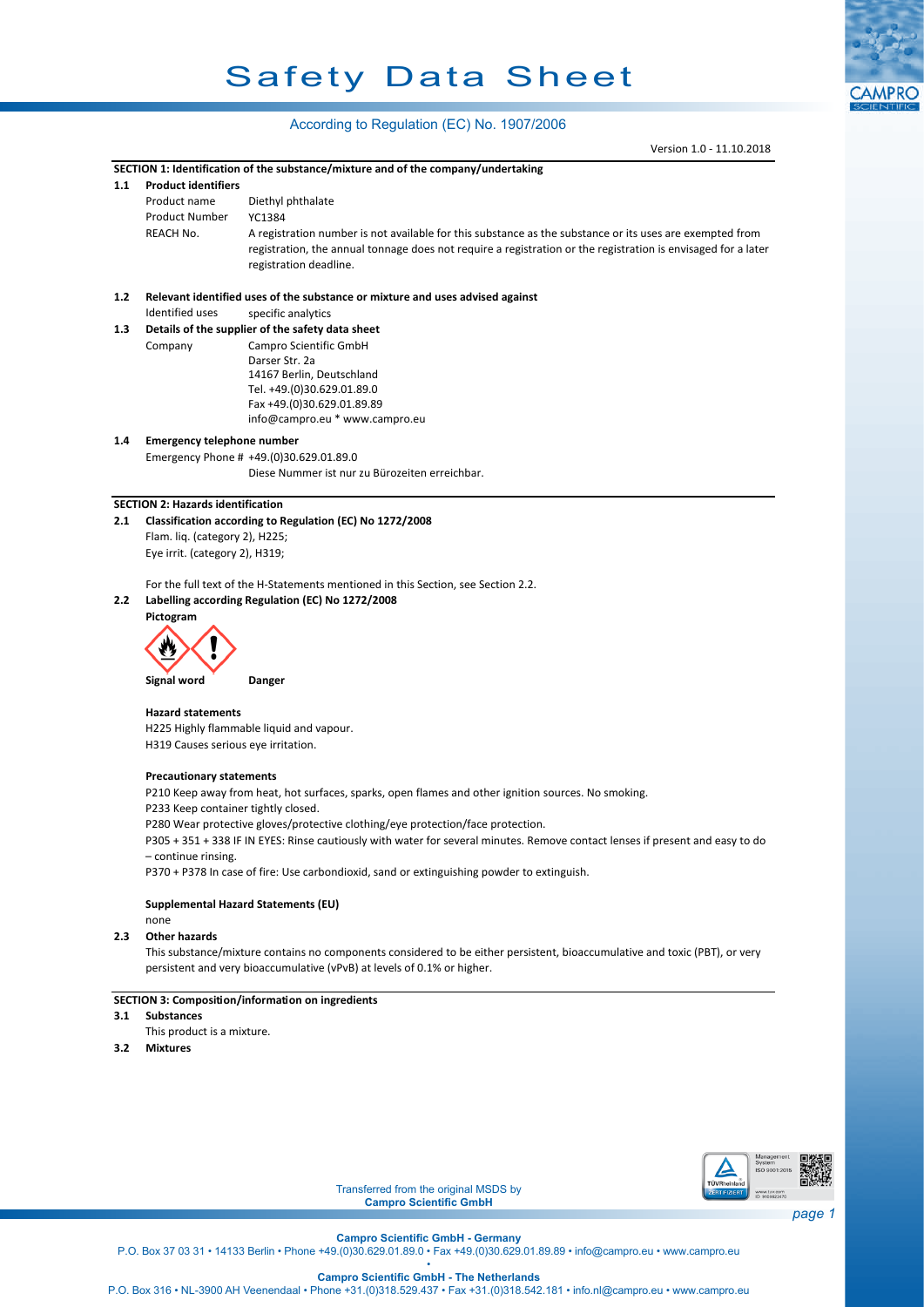# Safety Data Sheet



## According to Regulation (EC) No. 1907/2006

Ingredient: Ethanol; CAS-No.: 64-17-5; EG-No.: 200-578-6; REACH-No.: 01-2119457610-43-XXXX; Classification: H225, H319; Flam. Liq 2; Eye Irrit. 2; Concentration: >= 90 - <= 100 %

For the full text of the H-Statements mentioned in this Section, see Section 16. Substances listed on the 'Candidate List of Substances of Very High Concern (SVHC) for authorisation' of the European Chemical Agency (ECHA), are not intentional ingredient of this product. It is not to be expected that those substances are in quantity of  $> = 0.1$  % in this product.

## **SECTION 4: First aid measures**

| 4.1 | Description of first aid measures                                                                                          |  |  |
|-----|----------------------------------------------------------------------------------------------------------------------------|--|--|
|     | <b>General advice</b>                                                                                                      |  |  |
|     | Consult a physician. Show this safety data sheet to the doctor in attendance.                                              |  |  |
|     | If inhaled                                                                                                                 |  |  |
|     | If breathed in, move person into fresh air. If not breathing, give artificial respiration. Consult a physician.            |  |  |
|     | In case of skin contact                                                                                                    |  |  |
|     | Wash off with soap and plenty of water. Consult a physician.                                                               |  |  |
|     | In case of eye contact                                                                                                     |  |  |
|     | Flush eyes with water as a precaution. Consult a physician.                                                                |  |  |
|     | If swallowed                                                                                                               |  |  |
|     | Do NOT induce vomiting. Never give anything by mouth to an unconscious person. Rinse mouth with water. Consult a physician |  |  |
| 4.2 | Most important symptoms and effects, both acute and delayed                                                                |  |  |
|     | The most important known symptoms and effects are described in the labelling (see section 2.2) and/or in section 11.       |  |  |
| 4.3 | Indication of any immediate medical attention and special treatment needed                                                 |  |  |
|     | No data available                                                                                                          |  |  |

#### **SECTION 5: Firefighting measures**

## **5.1 Extinguishing media**

**Suitable extinguishing media**

Use water spray, alcohol-resistant foam, dry chemical or carbon dioxide.

**5.2 Special hazards arising from the substance or mixture**

#### Carbon oxides **5.3 Advice for firefighters**

Wear self-contained breathing apparatus for firefighting if necessary.

#### **SECTION 6: Accidental release measures**

#### **6.1 Personal precautions, protective equipment and emergency procedures**

Use personal protective equipment. Avoid breathing vapours, mist or gas. Ensure adequate ventilation. Remove all sources of ignition. Evacuate personnel to safe areas. Beware of vapours accumulating to form explosive concentrations. Vapours can accumulate in low areas. For personal protection see section 8.

#### **6.2 Environmental precautions**

Prevent further leakage or spillage if safe to do so. Do not let product enter drains. Discharge into the environment must be avoided.

#### **6.3 Methods and materials for containment and cleaning up**

Contain spillage, and then collect with an electrically protected vacuum cleaner or by wet-brushing and place in container for disposal according to local regulations (see section 13).

## **6.4 Reference to other sections**

For disposal see section 13.

#### **SECTION 7: Handling and storage**

#### **7.1 Precautions for safe handling**

Avoid exposure. Avoid contact with skin and eyes. Avoid inhalation of vapour or mist. Keep away from sources of ignition - No smoking.Take measures to prevent the build up of electrostatic charge. For precautions see section 2.2.

#### **7.2 Conditions for safe storage, including any incompatibilities**

Store in cool place. Keep container tightly closed in a dry and well-ventilated place. Containers which are opened must be carefully resealed and kept upright to prevent leakage. Storage class (TRGS 510): Flammable liquids.

## **7.3 Specific end uses**

Apart from the uses mentioned in section 1.2 no other specific uses are stipulated.



Transferred from the original MSDS by **Campro Scientific GmbH**

**Campro Scientific GmbH - Germany**

P.O. Box 37 03 31 • 14133 Berlin • Phone +49.(0)30.629.01.89.0 • Fax +49.(0)30.629.01.89.89 • info@campro.eu •<www.campro.eu> •

**Campro Scientific GmbH - The Netherlands**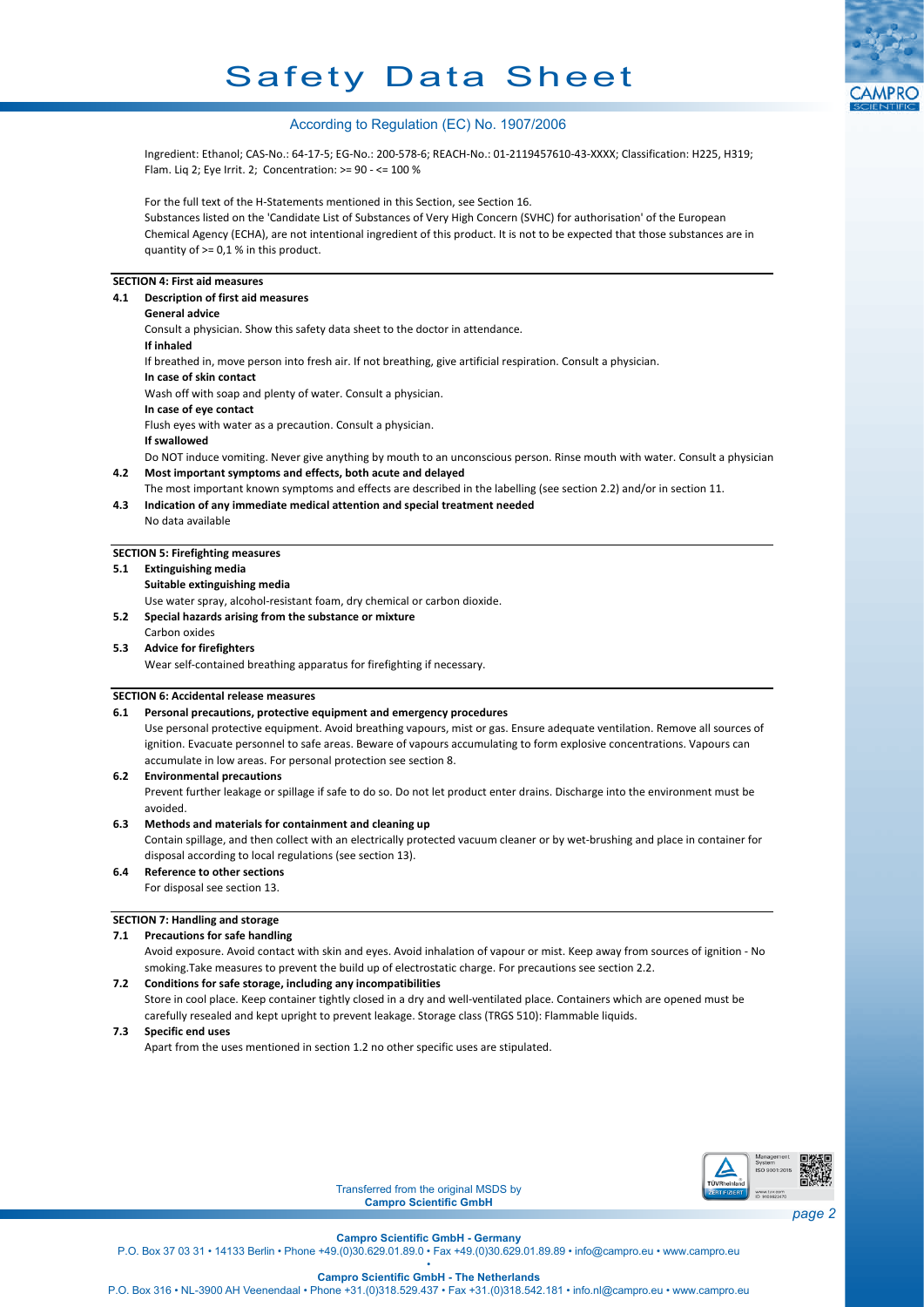

## According to Regulation (EC) No. 1907/2006

#### **SECTION 8: Exposure controls/personal protection**

### **8.1 Control parameters**

Ingredient: Ethanol; CAS-No.: 64-17-5; AGW: 500 ppm, 960 mg/m3

## **8.2 Exposure controls**

**Appropriate engineering controls**

Handle in accordance with good industrial hygiene and safety practice. Wash hands before breaks and at the end of workday. **Personal protective equipment**

## **Eye/face protection**

Face shield and safety glasses Use equipment for eye protection tested and approved under appropriate government standards such as NIOSH (US) or EN 166(EU).

#### **Skin protection**

Handle with gloves. Gloves must be inspected prior to use. Use proper glove removal technique (without touching glove's outer surface) to avoid skin contact with this product. Dispose contaminated gloves after use in accordance with applicable laws and good laboratory practices. Wash and dry hands. The selected protective gloves have to satisfy the specifications of EU Directive 89/686/EEC and the standard EN 374 derived from it.

#### **Body Protection**

Impervious clothing, Flame retardant antistatic protective clothing., The type of protective equipment must be selected according to the concentration and amount of the dangerous substance at the specific workplace.

#### **Respiratory protection**

Where risk assessment shows air-purifying respirators are appropriate use a full-face respirator with multi-purpose combination (US) or type ABEK (EN 14387) respirator cartridges as a backup to engineering controls. If the respirator is the sole means of protection, use a full-face supplied air respirator. Use respirators and components tested and approved under appropriate government standards such as NIOSH (US) or CEN (EU).

### **Control of environmental exposure**

Prevent further leakage or spillage if safe to do so. Do not let product enter drains. Discharge into the environment must be avoided.

## **SECTION 9: Physical and chemical properties**

| 9.1 | Information on basic physical and chemical properties                     |                                            |  |  |  |
|-----|---------------------------------------------------------------------------|--------------------------------------------|--|--|--|
|     | Theses information refer to the main component and are literature values. |                                            |  |  |  |
|     | a) Appearance                                                             | liquid                                     |  |  |  |
|     | b) Odour                                                                  | alcoholic                                  |  |  |  |
|     | c) Odour Threshold                                                        | No data available                          |  |  |  |
|     | d) pH                                                                     | No data available                          |  |  |  |
|     | e) Melting point                                                          | $-114$ °C                                  |  |  |  |
|     | f) Initial boiling point                                                  | 78 °C                                      |  |  |  |
|     | g) Flash point                                                            | 14,0 °C - closed cup                       |  |  |  |
|     | h) Evaporation rate                                                       | No data available                          |  |  |  |
|     | i) Flammability                                                           | No data available                          |  |  |  |
|     | j) Explosive limits                                                       | Lower explosion limit: 3,3 %(V)            |  |  |  |
|     |                                                                           | Upper explosion limit: 19 %(V)             |  |  |  |
|     | k) Vapour pressure                                                        | 59,5 hPa at 20,0 °C                        |  |  |  |
|     | I) Vapour density                                                         | No data available                          |  |  |  |
|     | m) Relative density                                                       | 0,79 g/cm3                                 |  |  |  |
|     | n) Water solubility                                                       | completely miscible                        |  |  |  |
|     | o) Partition coefficient                                                  | log Pow: -0,349 at 24 °C (n-Octanol/Water) |  |  |  |
|     | p) Auto-ignition temperature                                              | 363,0 °C                                   |  |  |  |
|     | q) Decomposition temperature                                              | No data available                          |  |  |  |
|     | r) Viscosity                                                              | No data available                          |  |  |  |
|     | s) Explosive properties                                                   | No data available                          |  |  |  |
|     | t) Oxidizing properties                                                   | No data available                          |  |  |  |
|     |                                                                           |                                            |  |  |  |

**9.2 Other safety information** No data available

**SECTION 10: Stability and reactivity**



Transferred from the original MSDS by **Campro Scientific GmbH**

**Campro Scientific GmbH - Germany**

P.O. Box 37 03 31 • 14133 Berlin • Phone +49.(0)30.629.01.89.0 • Fax +49.(0)30.629.01.89.89 • info@campro.eu •<www.campro.eu> •

**Campro Scientific GmbH - The Netherlands**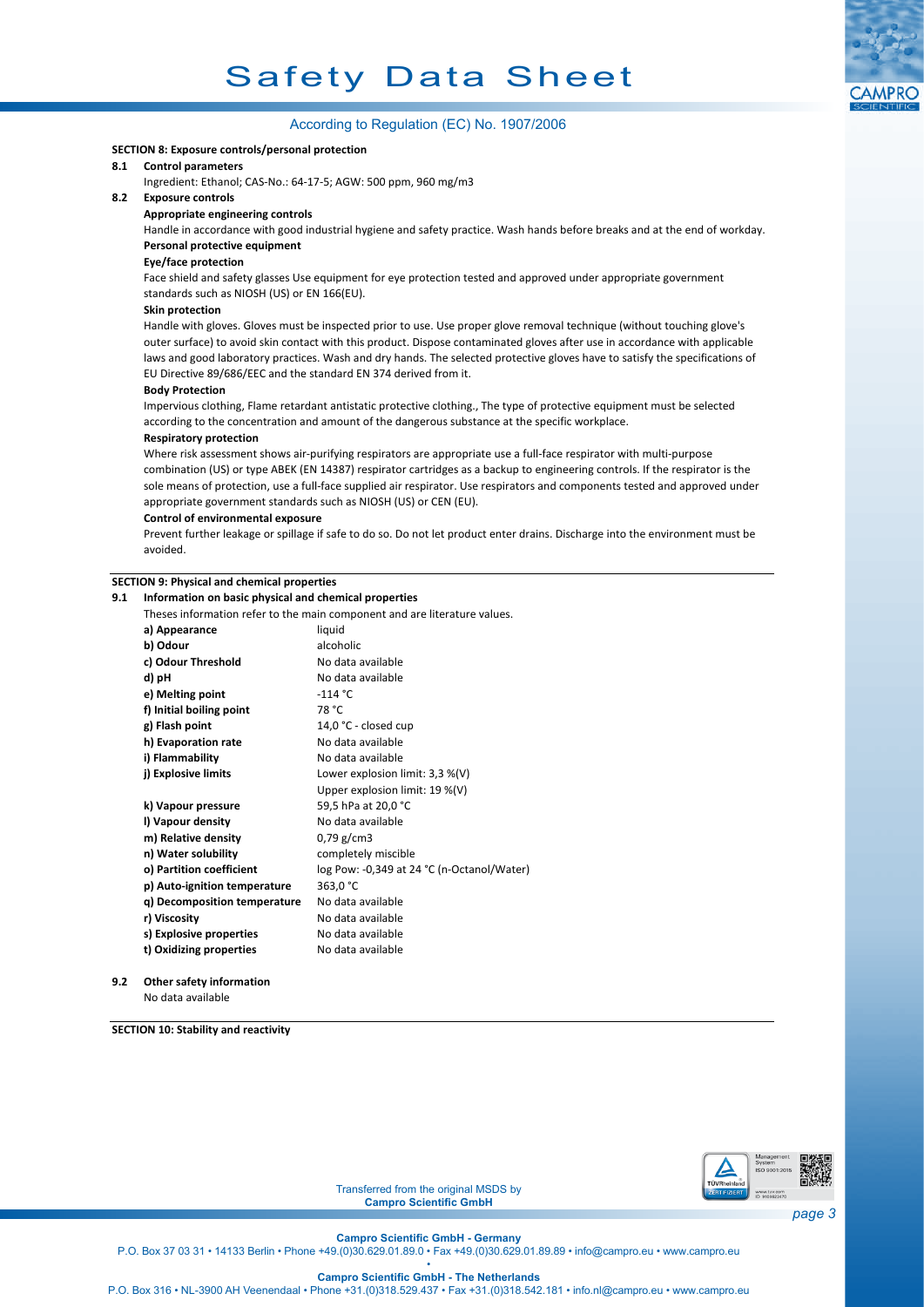

## According to Regulation (EC) No. 1907/2006

Theses information refer to the main component.

- **10.1 Reactivity**
	- No data available
- **10.2 Chemical stability**
- **10.3 Possibility of hazardous reactions** Stable under recommended storage conditions.
- No data available
- **10.4 Conditions to avoid** Heat, flames and sparks.
- **10.5 Incompatible materials**
- **10.6 Hazardous decomposition products** Alkali metals, Oxidizing agents, Peroxides
- In the event of fire: see section 5

## **SECTION 11: Toxicological information**

| 11.1 Information on toxicological effects                                                                 |  |  |  |
|-----------------------------------------------------------------------------------------------------------|--|--|--|
| No data available for the product.                                                                        |  |  |  |
| <b>Acute toxicity</b>                                                                                     |  |  |  |
| The mixture is not classified.                                                                            |  |  |  |
| Skin corrosion/irritation                                                                                 |  |  |  |
| The mixture is not classified.                                                                            |  |  |  |
| Serious eye damage/eye irritation                                                                         |  |  |  |
| The mixture causes serious eye irritation. The classification results from specific concentration limits. |  |  |  |
| Respiratory or skin sensitisation                                                                         |  |  |  |
| The mixture is not classified.                                                                            |  |  |  |
| <b>Germ cell mutagenicity</b>                                                                             |  |  |  |
| The mixture is not classified.                                                                            |  |  |  |
| Carcinogenicity                                                                                           |  |  |  |
| The mixture is not classified.                                                                            |  |  |  |
| <b>Reproductive toxicity</b>                                                                              |  |  |  |
| The mixture is not classified.                                                                            |  |  |  |
| Specific target organ toxicity - single exposure                                                          |  |  |  |
| The mixture is not classified.                                                                            |  |  |  |
| Specific target organ toxicity - repeated exposure                                                        |  |  |  |
| The mixture is not classified.                                                                            |  |  |  |
| <b>Aspiration hazard</b>                                                                                  |  |  |  |
| The mixture is not classified.                                                                            |  |  |  |
|                                                                                                           |  |  |  |

### **SECTION 12: Ecological information**

- **12.1 Toxicity**
- **12.2 Persistence and degradability** The mixture is not classified.
- No data available
- **12.3 Bioaccumulative potential**
- No data available

**12.4 Mobility in soil**

No data available

## **12.5 Results of PBT and vPvB assessment**

This substance/mixture contains no components considered to be either persistent, bioaccumulative and toxic (PBT), or very persistent and very bioaccumulative (vPvB) at levels of 0.1% or higher.

## **12.6 Other adverse effects** No data available

## **SECTION 13: Disposal considerations**

**13.1 Waste treatment methods**

**Product**



Transferred from the original MSDS by **Campro Scientific GmbH**

**Campro Scientific GmbH - Germany**

P.O. Box 37 03 31 • 14133 Berlin • Phone +49.(0)30.629.01.89.0 • Fax +49.(0)30.629.01.89.89 • info@campro.eu •<www.campro.eu> •

**Campro Scientific GmbH - The Netherlands**